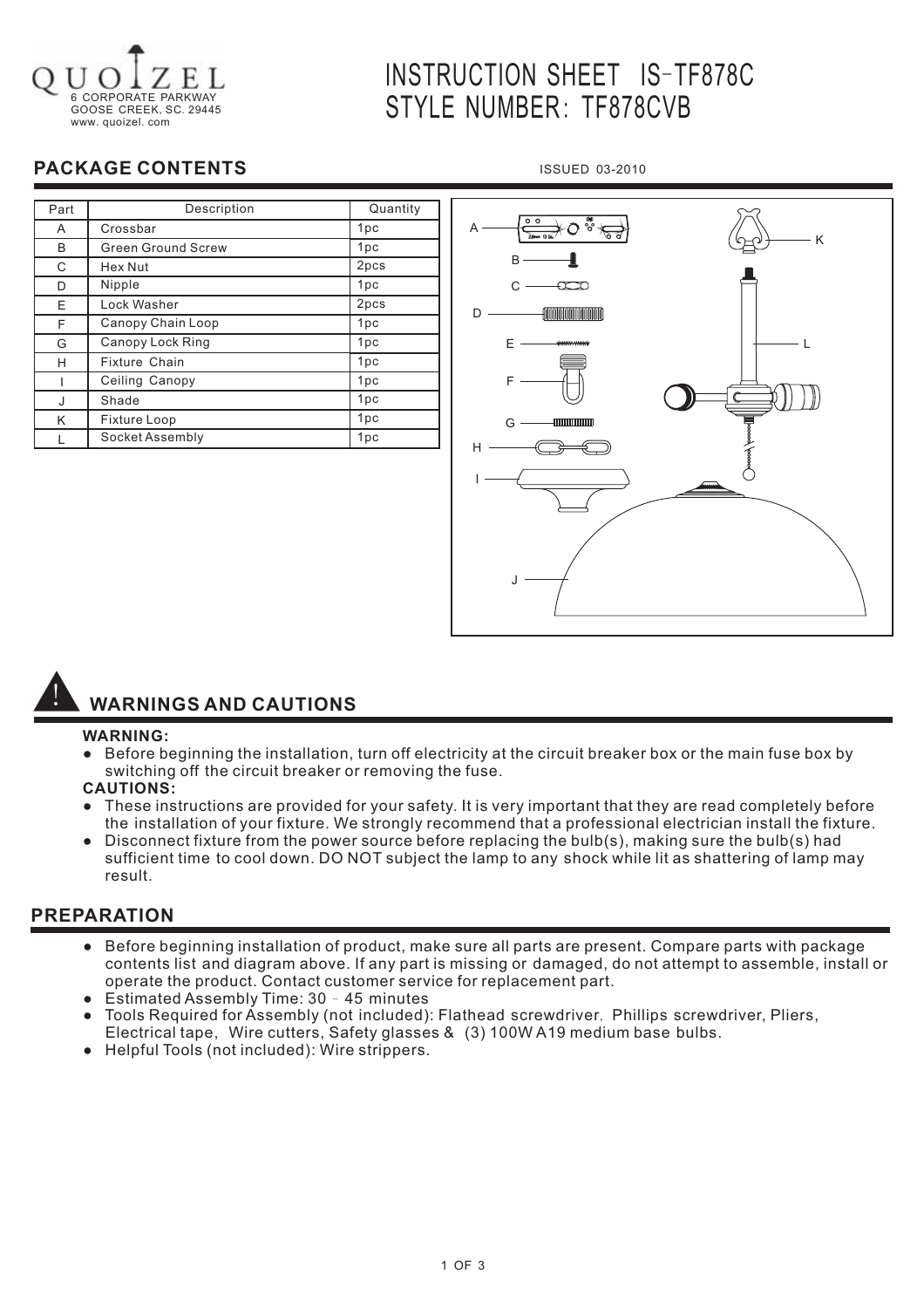#### **STEP 1:**

a. Place the nipple end of the Socket Assembly through the hole on the top center of the Shade. Secure by threading the Fixture Loop onto the nipple. Hand-tighten until snug.



#### **STEP 2:**

a. Secure the Crossbar onto the Outlet Box with Outlet Box Screws. Tighten until snug.



#### **STEP 3:**

- \* Pliers is required on this step.
- a. Thread one Hex Nut onto top end of the Nipple.
- b. Place one Lock Washer over the top end of the Nipple and then thread the Nipple into the center lock hole of the Crossbar .
- c. Using pliers, thread the Hex Nut against the crossbar and hand tighten until snug .
- d. Thread another Hex Nut onto the bottom end of the Nipple .